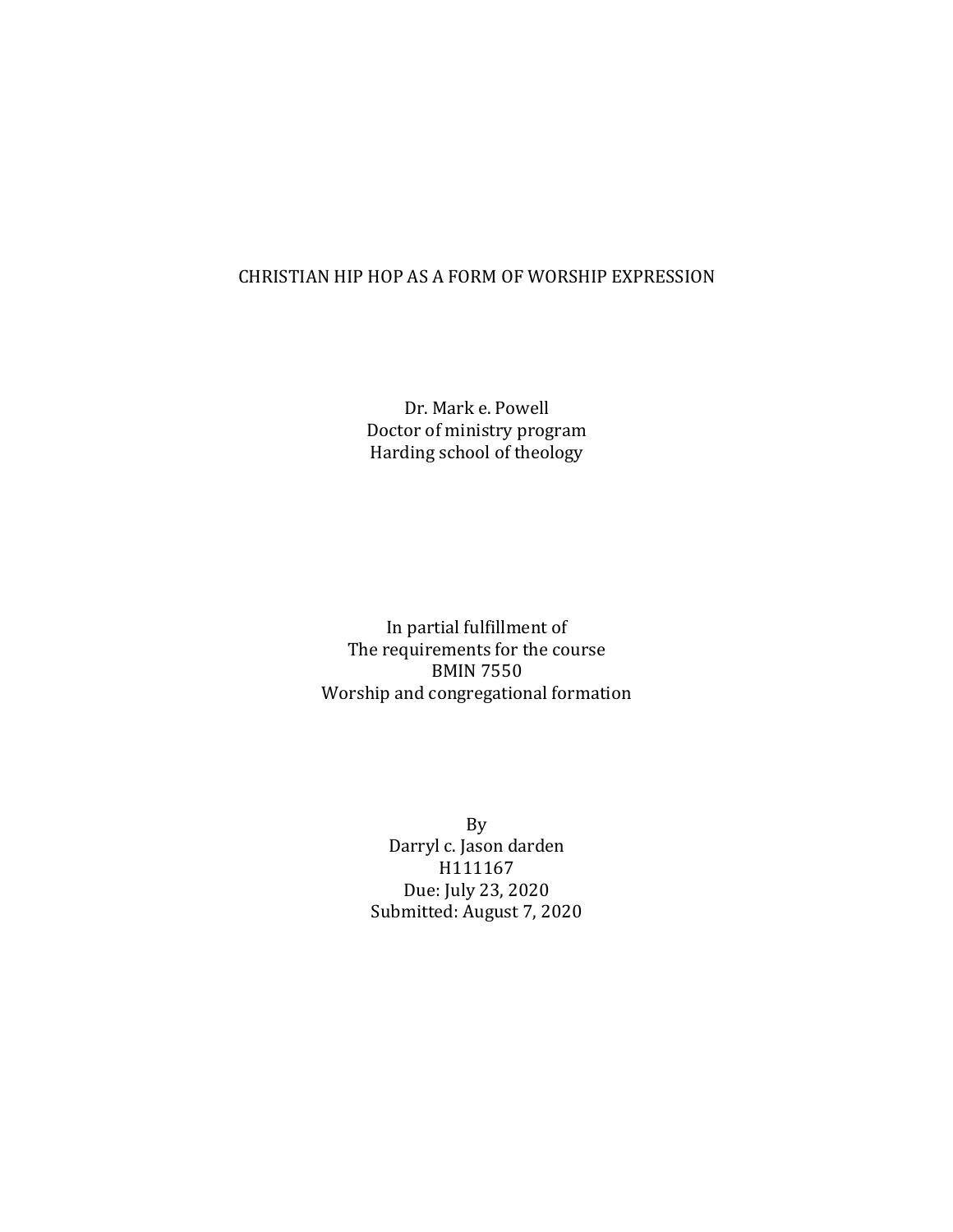Christian hip hop is a genre of music that is chock full of worship elements, storytelling and evangelistic motifs. Sadly however, the church has historically viewed this genre of music in a negative light. Therefore, it is important to provide a twenty-thousand-foot view of worship expression, and then zero in on Christian hip hop as one type of expression. There are several questions that one must consider prior to engaging in an informed discourse on Christian hip hop. First, what is worship and how is it expressed? Second, what is hip hop and why should it be important to Christianity? Third, why does the church view Christian hip hop in a negative light? Fourth, is it okay for the church to borrow elements from pop culture and express them in worship? Fifth, should the church incorporate elements of Christian hip hop into corporate worship expression? The church needs to become more informed on Christian hip hop and to view it as a valid form of worship expression.

So, what is worship anyway? How should it be expressed in the church today? Sadly, I believe many Christians do not take the time to flesh out these two important questions. To most, worship is what Christians do on Sunday mornings when they attend church. They sing, they pray, they read the bible, they listen to a sermon, a few give money and then they go home. Today, worship has become more of a formula rather than a fascinating encounter with the divine. According to the *Brown-Driver-Briggs Hebrew and English Lexicon* the Hebrew word for worship is *shachah*. *Shachah* is a word that means to bow down, or to depress and to prostrate oneself. In this definition of worship, the worshipper acknowledges and shows reverence to a being superior to himself. This is the foundation of every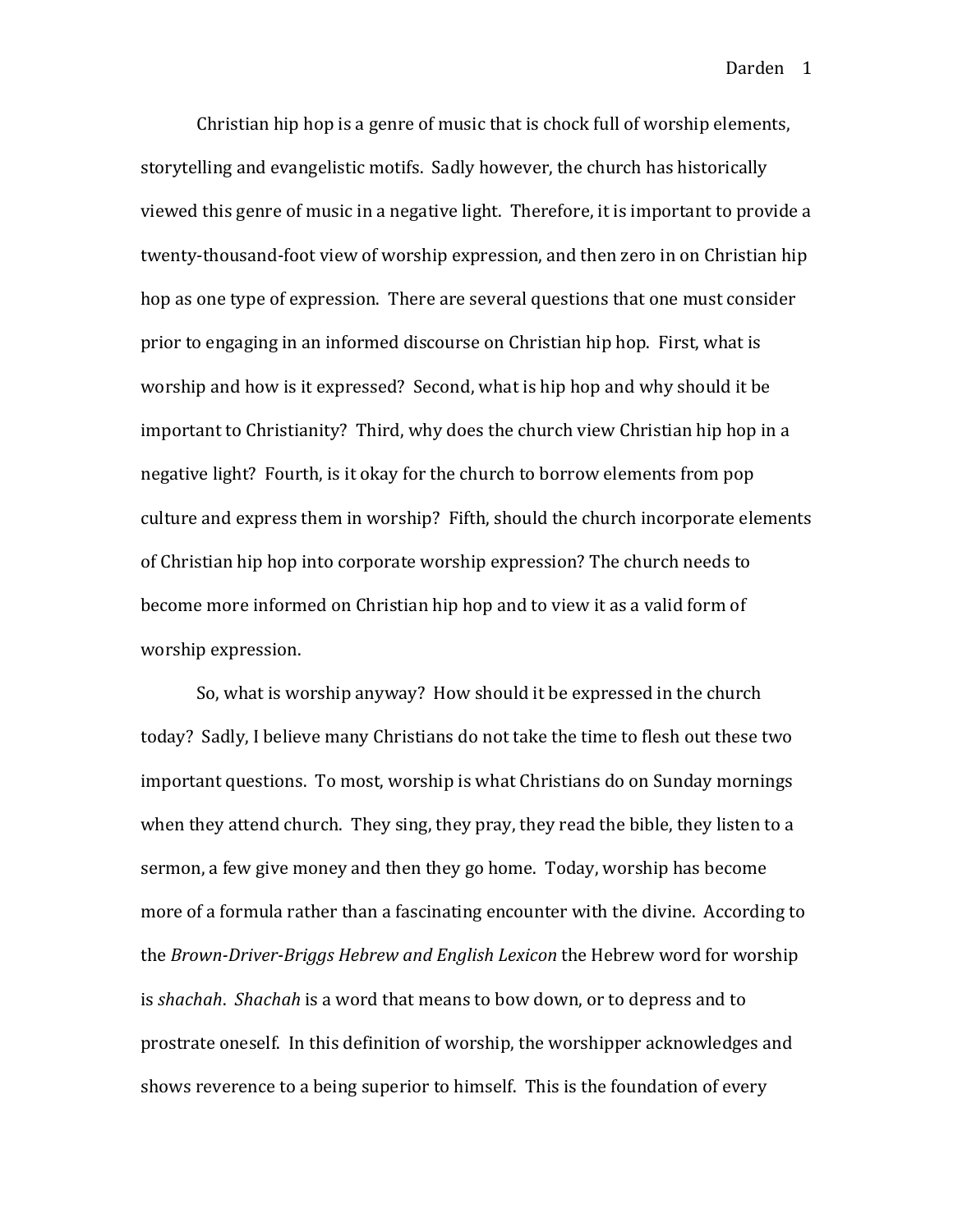worship expression. Simply put, worship can only be valid if the worshipper acknowledges the presence of a being greater than himself.

In the book of Genesis, we read about God's created order for the world. The first verse of the Bible states, "In the beginning God created the heavens and the earth."<sup>1</sup> Therefore it is clear that God is superior to all other forms of creation. As the story progresses, we read of human's superiority within God's creation. Scripture states, "Then God said, "Let us make mankind in our image, in our likeness, so that they may rule over the fish in the sea and the birds in the sky, over the livestock and all the wild animals, and over all the creatures that move along the ground."<sup>2</sup> Here we are presented with humanity's unique role in creation, with the recognition that humanity is part of creation, not separate from creation. Finally, we move to Genesis 3 and we see Satan enter the picture. The temptation he offered was simple. The snake told Eve that she could be equal to God. In Genesis 3:5 Satan says, "For God knows that when you eat from it your eyes will be opened, and you will be like God, knowing good and evil." $3 \times 10^{-4}$  In other words, Satan was attempting to negate God's superiority. He wanted both Adam and Eve to view themselves as equals with God. Eventually Adam and Eve disobey God and fall captive to the deception, and sin enters the world.

After a few major setbacks, like the flood for example, God chose to forgive humanity. Later in the biblical story we read about faithful men and women who recognized the superiority of God and acted upon their devotion to him. This is

 $1$  Genesis 1:1, NIV

 $2$  Genesis 1:26, NIV

 $3$  Genesis 3:5, NIV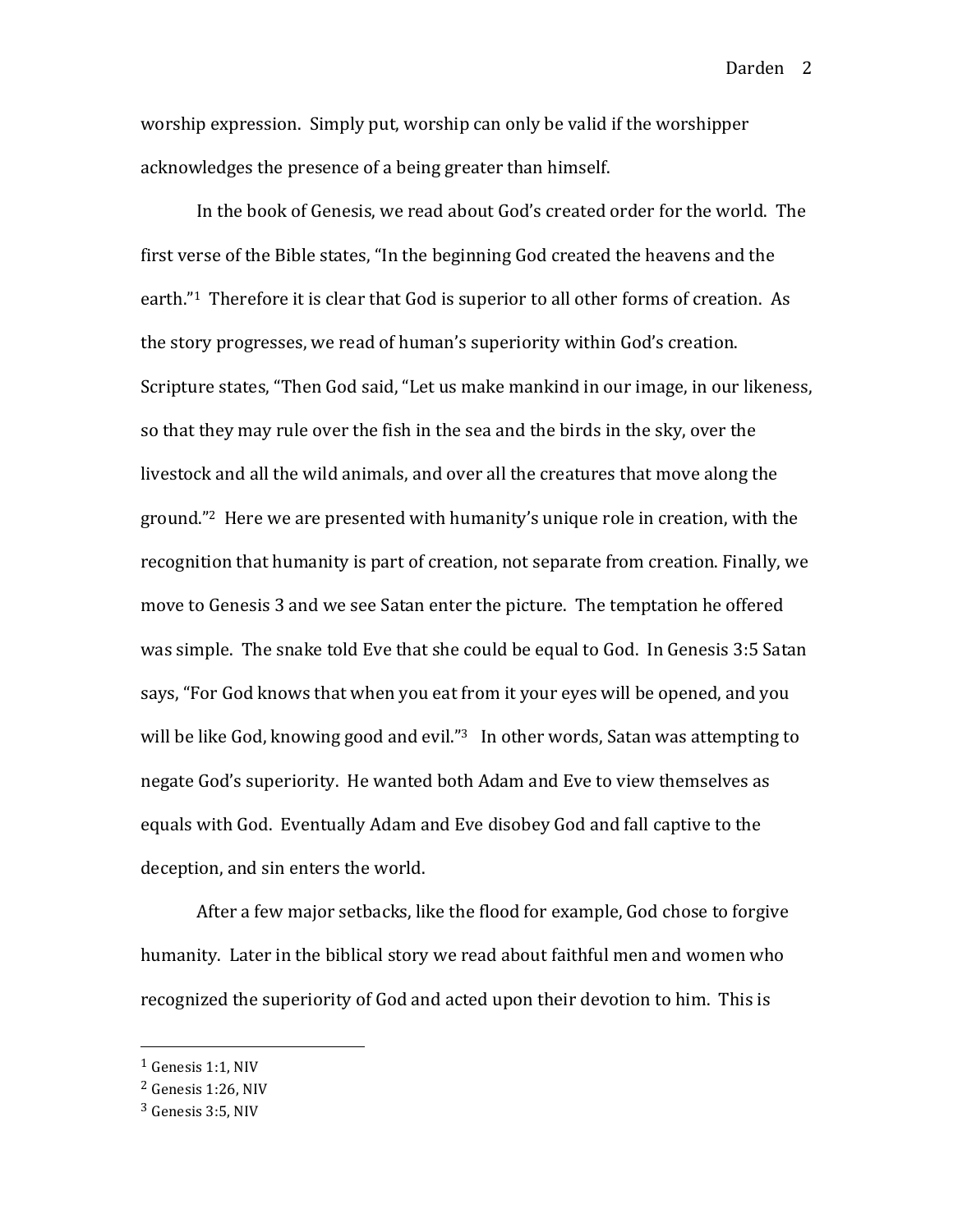where worship enters the picture. Worship can further be defined as acts of devotion to God who is the great "I AM." As a result, it is safe to assume that any act born out of devotion and obedience to Yahweh is a type of worship expression. The first time the word worship is used in the NIV translation of the bible, is found in Genesis 22:5 where Abraham tells his servants to "Stay here with the donkey while I and the boy go over there. We will worship and then we will come back to you." It is difficult to understand how a loving God would command a father to sacrifice his son as an act of worship. However, if we view this interaction through the lens of devotion it makes more sense. God was testing Abraham's devotion to see how committed he really was. As God entered a covenant relationship with Abraham and a system of worship expression was formed. In David Peterson's book, *Engaging with God: A Biblical Theology of Worship* he states, "Abraham, Isaac and Jacob built altars throughout Canaan to mark the sites where God manifested himself to them under various names. Sacrifice was not offered at any spot which might happen to be convenient, but only at those sites in particular."<sup>4</sup> As the descendants of the Abrahamic promise grew in number, more worship regulations were instituted. This becomes especially clear under the leadership of Moses and later the Levitical priesthood.

Many believe the earliest biblical account that we have of singing is the *Song* of the Sea by Moses, Miriam and the Israelites in Exodus chapter fifteen. After witnessing how God parted the Red Sea and destroyed the Egyptian army they were

<sup>&</sup>lt;sup>4</sup> David G. Peterson, *Engaging with God: A Biblical Theology of Worship* (Downer Grove: IVP Academic, 1992), 314.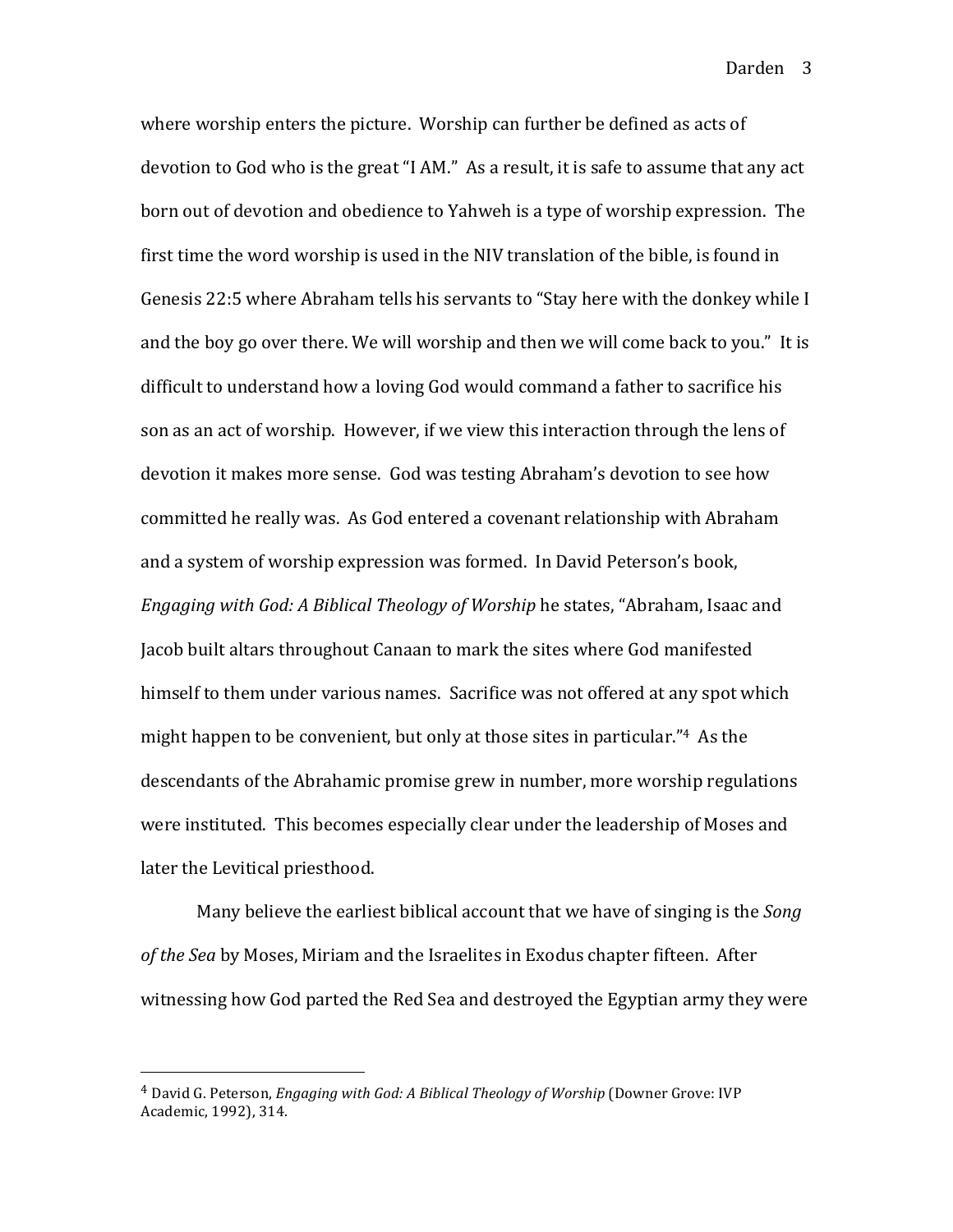exhilarated. With joy, they not only sang but played the timbral and danced. The song contained poetic elements that communicated how God delivers through his mighty power. Yet, I do not see in the text where God disapproved of the song, the instrument or even the dance, nor do I see where God commanded that expression be offered to him. The song seems to be spontaneous in nature and provided an emotional response to a very difficult situation. It wasn't until king David assumed power, that singing, playing instruments, and dancing became a part of the collective worship expression. According to scripture David was a very skilled musician. Music was important to king David so naturally it became important to the subjects of his kingdom. In the book, *David and the Psalms* by Michael Ruszala and Wyatt North they state, "Music may have been an outlet for David, who was skilled on the harp from the time of his youth. David saw music not merely as a pastime but also as worship."<sup>5</sup> In 1 Chronicles 25 king David appointing musicians to serve at the temple which his son Solomon would ultimately complete. From that point on we see the use of singing and the playing of music as a part of the Jewish worship expression. 

As the scripture transitions to the New Testament, we read countless passages where Christians are commanded to sing as a type of worship expression. For example, in Ephesians 5:19 the bible states, "speaking to one another with psalms, hymns, and songs from the Spirit. Sing and make music from your heart to the Lord."<sup>6</sup> The commandment to sing is clear, but the playing of instruments along

<sup>&</sup>lt;sup>5</sup> Michael Ruszala and Wyatt North, *David and the Psalms* (Washington DC: Wyatt North Publishing LLC, 2015), 69.

 $6$  Ephesians 5:19, NIV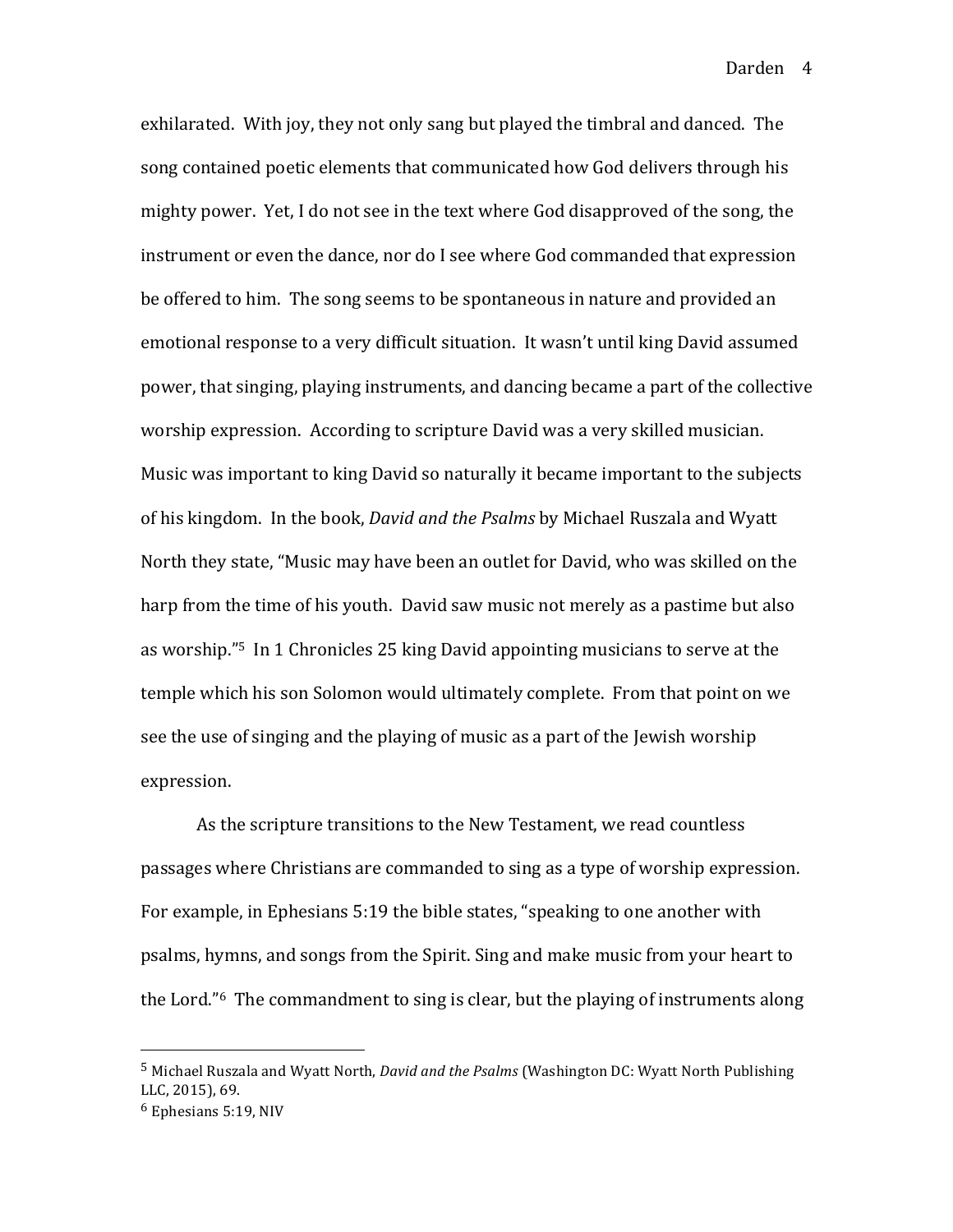with signing has been a topic of much contention. However, it is important to note that musical genres change over centuries and evolve with the culture of the day. As Christianity grew throughout Rome, it became part of the majority, no longer forced to take up residence behind the senses. As a result, Christian worship expression became a much larger part of the global musical narrative. James White in his book titled, *A Brief History of Christian Worship* states, "The five hundred years after the New Testament period saw enormous changes in every aspect of Christian worship. $"$ <sup>7</sup> From the middle ages, to the reformation, up to the American restoration, new worship expressions emerged. Christian hip hop is one of the latest worship expressions to emerge in our postmodern culture. Whether we prefer the genre or not, the truth is hip hop has played a major part in forming our culture today. Therefore, the church must decide what to do with this genre of music that is so prevalent in the lives of our young people.

So, what is hip hop and why should it be important to Christianity? First, it is important to note that hip hop is not just a genre of music but a cultural description. Hip hop music was born out of the black and brown struggle in America. Hip hop, at its very core, is black cultural music. During the civil rights movement, blacks united against fighting the oppressive hand of Jim Crow. Our vision was clear and our purpose was simple; to be treated as equals and to defeat segregation. Our leaders were Martin Luther King Jr., Malcom X, Medgar Evers, James Baldwin, and Rosa Parks. When these leaders were assassinated and or died from natural causes, the civil rights moment suffered great loss. Eventually, black Americans won the

<sup>&</sup>lt;sup>7</sup> James White, *A Brief History of Christian Worship.* (Nashville, TN: Abingdon Press, 1993), 40.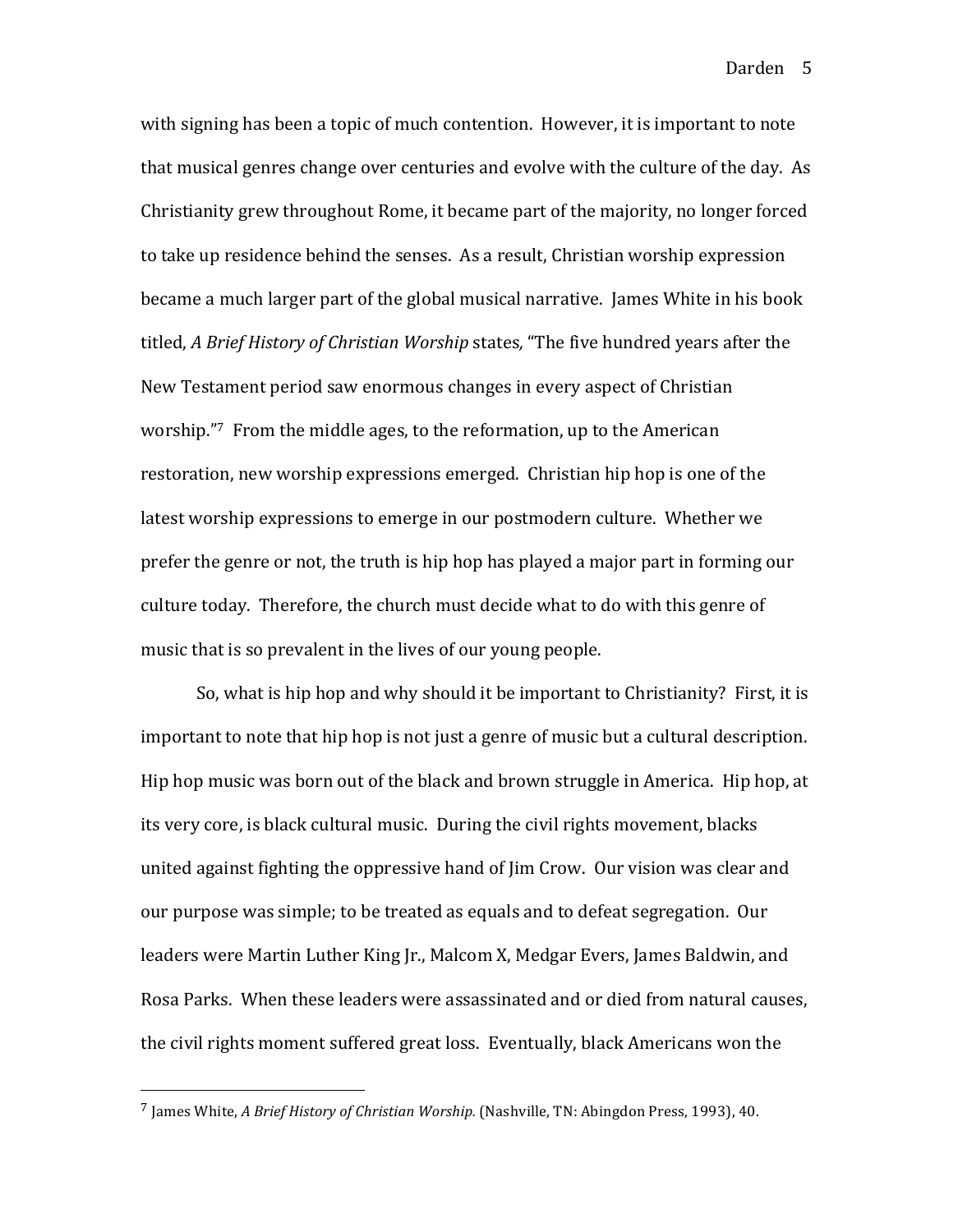battle of segregation but during the process uncovered a much larger war on social injustice. One huge problem, was the economic disparity between whites and people of color.

Bakari Kitwana in his book titled, *The Hip-Hop Generation: Young Blacks* and the Crisis in African American Culture suggests that black Americans born between 1965 and 1984 were the primary architects of the hip hop culture. During the great migration, approximately six million blacks moved out of the rural south and relocated to the Northeast, and West seeking economic opportunities in white urban communities. However, mortgage discrimination and redlining in the inner city stifled their upward mobility. For many black Americans, poverty became a way of life due to new shape shifting forms of discrimination. *Can't Stop Won't Stop:* A History of the Hip-Hop Generation by Jeff Chang states "The optimism of the civil rights movement and the conviction of the black and brown power movements gave way to a defocused rage."<sup>8</sup> There was a cultural shift taking place in New York city that would later take the world by storm. Originating in the South Bronx, hip hop music was the cultural expression of black and brown people frustrated with systemic discrimination. The hip hop culture provided an outlet for young people to relieve stress, speak their minds freely and to fight injustice.

The date of hip hop's origin has been the subject of much debate. However, most hip hop historians conclude the birth of this cultural phenomenon began in the early 70's. The producers of the Netflix documentary *Hip Hop Evolution*, provide a detailed overview of its beginnings. From DJ Kool Herc looping break beats from

<sup>&</sup>lt;sup>8</sup> Jeff Chang, *Can't Stop Won't Stop: A History of the Hip Hop Generation* (New York: Picador, 2005), 12.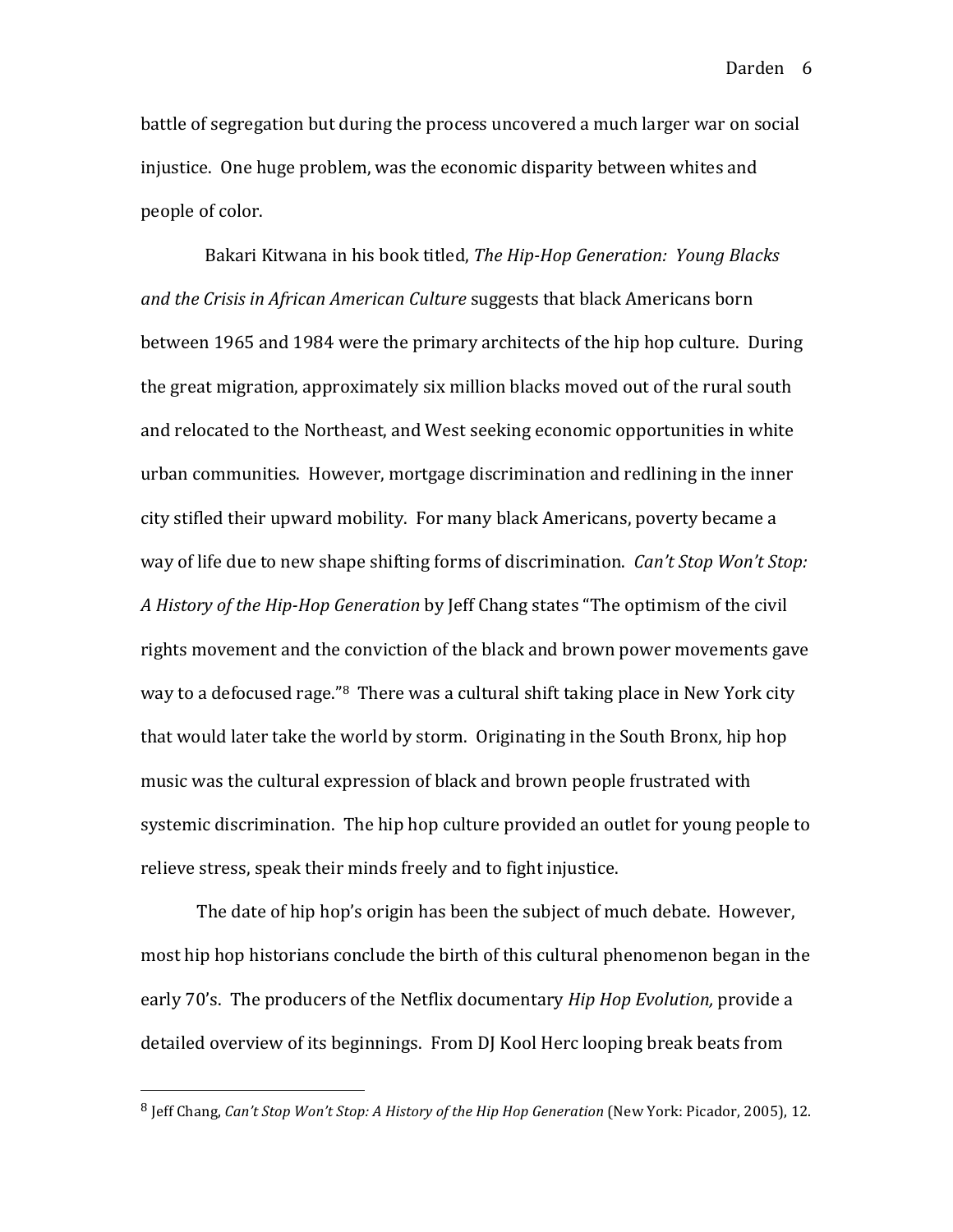black funk music, to MC Cock La Rock and DJ Hollywood serving the first MC's, to Africa Bamabaataa giving a name and legitimacy to the movement. Grandmaster Flash was the master engineer of the turn tables and Russell Simmons became the first hip hop mogul. Eventually, hip hop found its way to the mainstream media through household names like Kurtis Blow, Run DMC, the Beastie Boys and LL Cool J. In the early to mid  $80$ 's, hip hop was music that the youth consumed which lacked any real substance; until Public Enemy began to deliver more social content. As the social awakening continued in hip hop, a more realistic and painful form of expression began to manifest. Black and brown Americans were still suffering through poverty, broken homes and an oppressive police system that specifically targeted minority communities. The rise of gangster rap in the late 80's and early 90's provided the mainstream media with another picture of what hip hop culture. However, it is important to note that gangster rap was just one form of expression under the umbrella of hip hop music. This is where the Christian understating of hip hop began to change dramatically.

Historically, Christians have viewed hip hop through the lens of gangster rap. In most pop music the themes of sex, money and the use of drugs are laced throughout its content. When hip hop made mention of these themes, in addition to fighting injustice and shooting back at the police, the Christian world stopped listening. Sadly, some never listened in the first place. In the book titled The Hip *Hop Church: Connecting with the Movement Shaping our Culture Kitwana, speaking of* the white majority states, "They are not trying to preserve the art and culture of hip hop. Hence, they magnify sex and drugs and glorify the anti-authority and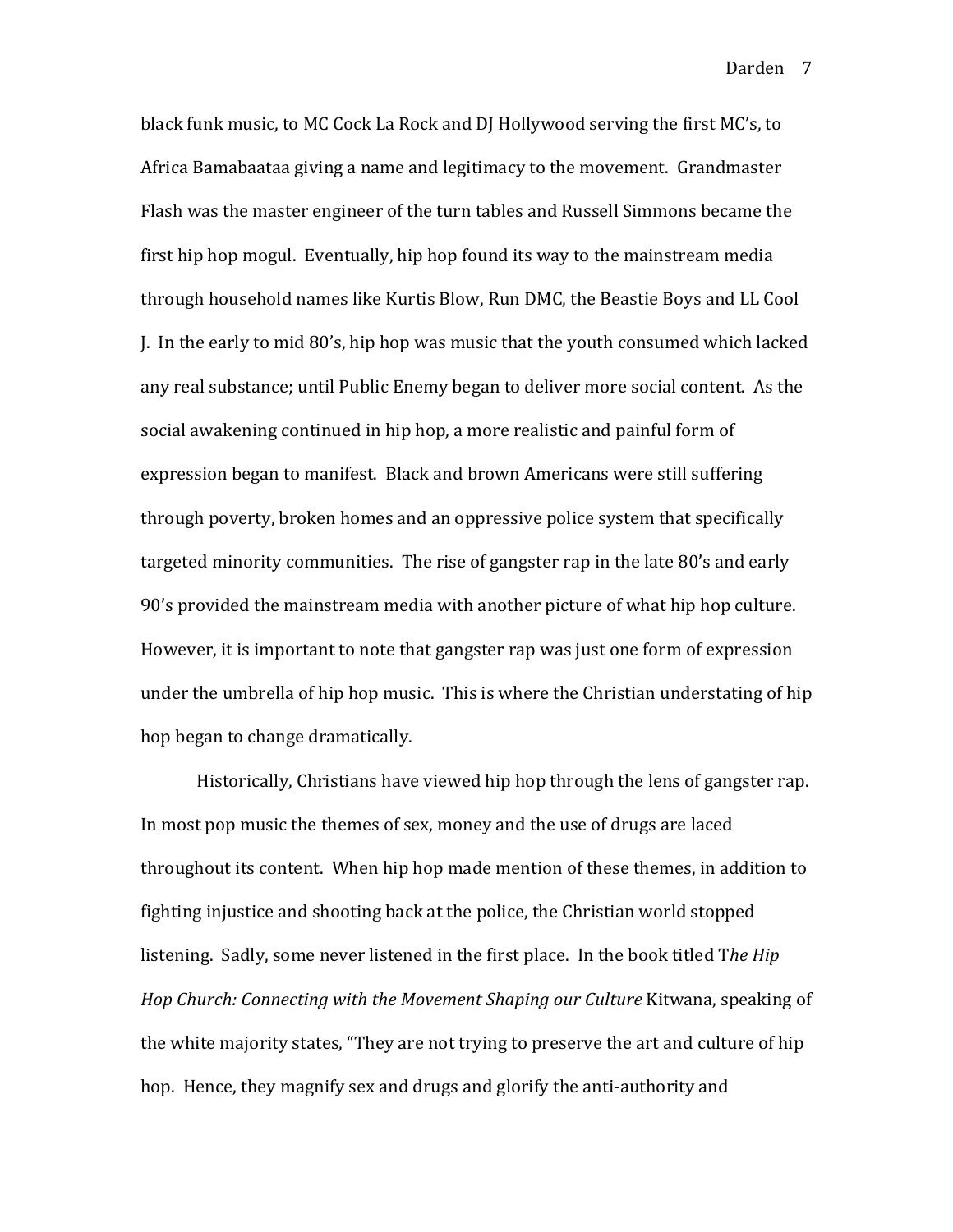materialistic components of hip hop. In the process, they define it inaccurately."<sup>9</sup> As a result, hip hop music was not to be consumed by Christians because of its negative content. I do believe there is truth to this position, yet Christians tend to forget that in every secular expression of art, evil elements can be presented. However, the bible teaches us to be in the world and not of the world.

In turning a deaf ear to hip hop, I believe Christians are avoiding a very important piece of the American social conversation. Jesus Christ was a man who conversed with people living in systems of injustice. Throughout scripture Christians are taught to be aware of injustice. We are called to show compassion and empathy toward the marginalized. Hip hop music can be used as a research tool to help Christians understand the struggle on the tactical level in black, brown and poor communities across America. Micah 6:8 states, "He has shown you, O mortal, what is good. And what does the Lord require of you? To act justly and to love mercy and to walk humbly with your God." $10$  The church will encounter difficultly performing justice, if we fail to learn how injustice manifests itself in 2020. In fact, in Jesus' first sermon, he specifically speaks to those living in systems of injustice and how the Gospel provides a response to their dilemma. When Christians neglecting the voices of those suffering through injustice, we have completely missed the mark. Jesus further states in Luke  $4:18$  "The Spirit of the Lord is on me, because he has anointed me to proclaim good news to the poor. He has sent me to

<sup>&</sup>lt;sup>9</sup> Efrem Smith and Phil Jackson, *The Hip Hop Church: Connecting with the Movement Shaping our Culture* (Downers Grove: IVP Books, 2005), 8.

 $10$  Micah 6:8, NIV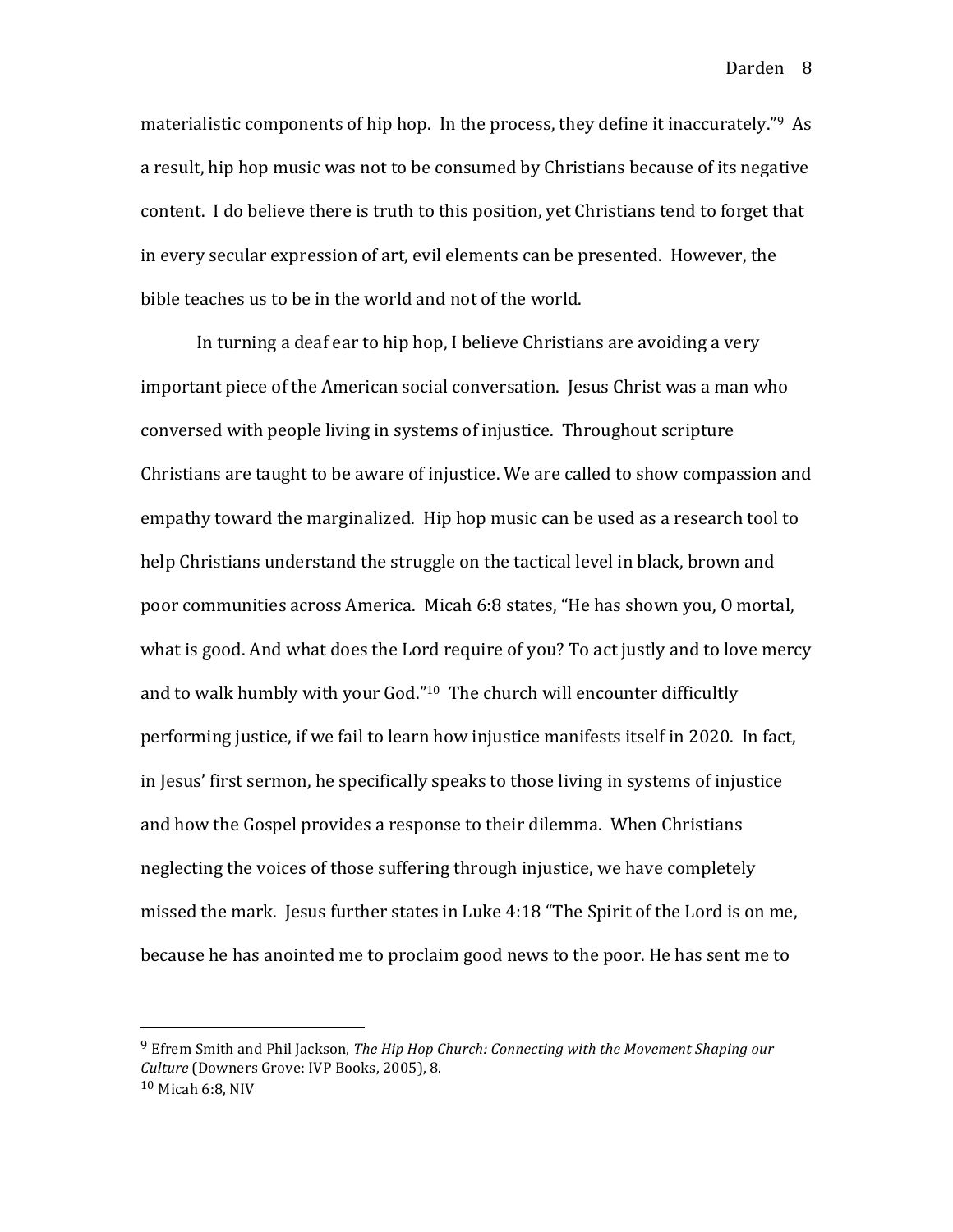proclaim freedom for the prisoners and recovery of sight for the blind, to set the oppressed free."<sup>11</sup> Jesus does not call the church to live as a monastic community devoid of relationships with non-believers. On the contrary, Jesus calls Christians to live a life that causes others to ask about the hope that we have in Christ. However, I understand that Christians do not hold the equal conviction and comfortability in carrying out this mission mantra. Some are extremely comfortable in allowing their lights to shine in the darkest of places. Others fear their lights might be snuffed out amid these dark places. Therefore, this becomes more of an issue with our theological suppositions, and perhaps our own temptations, rather than an issue with hip hop.

The church's negative view of hip hop has stifled our ability to understand the prevailing systems of injustice that still live in our black, brown and poor communities. Instead of seeking to understand hip hop, many Christians have vilified the music and painted the entire culture as no good. In doing this we have neglected our very own Christian pioneers that have worked to elevate the name of Jesus within the hip hop culture from its inception. Christian hip hop also known as CHH, has been around since the early 80's. Over the past decade, CHH has finally started receiving the support it missed for well over thirty years. It is difficult to find any real significant work on the history of Christian hip hop. Online publications like *The Holy Hip Hop Database* and *Rapzilla.com* are the go to sources for limited historical information. Much of what is known about CHH has been passed down by its early pioneers, now in their late 50's and early 60's. The first

<sup>&</sup>lt;sup>11</sup> Luke 4:18, NIV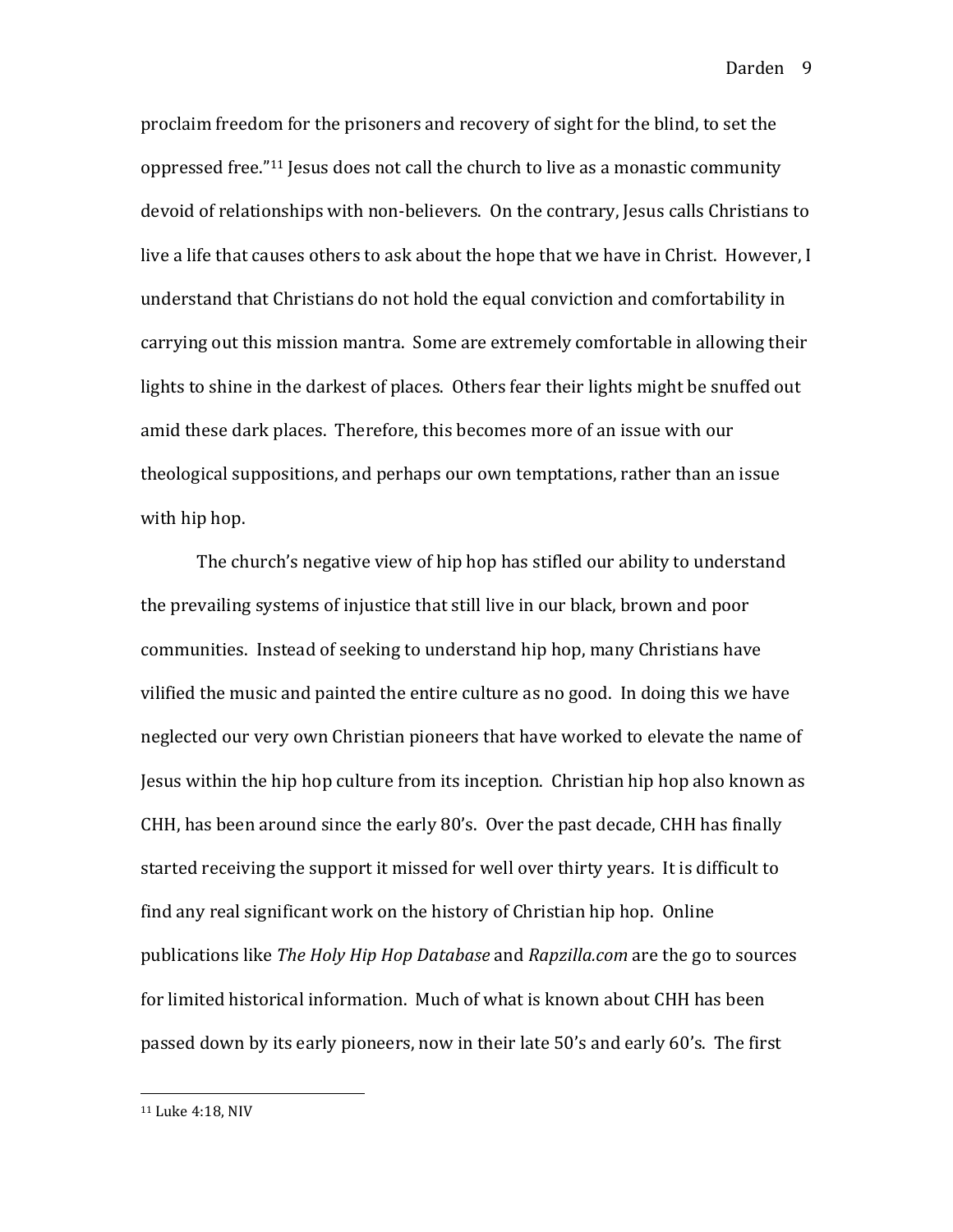CHH record was released in 1982 by a New York rapper named Peter Harrison, also known as MC Sweet. Unsurprisingly, the song was titled *Jesus Christ.* In the song, MC Sweet talks the greatness of God in sending Jesus to take away our sins. The song is a celebration anthem in which MC Sweet tells his listeners so shout "Jesus Christ!" However, it wasn't until the arrival of DC Talk that CHH started to receive the recognition it deserved. Yet, DC Talk departed from the funk/hip hop instrumentals and incorporated a more of a pop and rock sound which made it appeal to larger white audiences. Following DC Talk was TobyMac who pushed the genre further than it had ever been. Meanwhile gritty CHH artists like the Gospel Gangstaz, who were more connected with the street culture, were not as widely known. Today artists like Shai Linne, Lecare, Andy Mineo and Bizzle dominate the CHH scene and have caused Christian rappers to become household names.

Consumers of CHH identify a plethora of worship expressions in the music. In fact, CHH is an ecclesia or assembly in the fundamental sense of the word. Its membership is diverse and constantly growing. The ministers of music are the producers, engineers and beat makers. Its preachers are the rappers and singers. The attendees are those who embrace the CHH culture. The CHH ecclesia, like all other churches, is called to express their faith through worship expression. Scripture states in Colossians 3:16, "Let the message of Christ dwell among you richly as you teach and admonish one another with all wisdom through psalms, hymns, and songs from the Spirit, singing to God with gratitude in your hearts."<sup>12</sup> If you strip away the hip hop instrumental in CHH music, you are left with faithful

<sup>&</sup>lt;sup>12</sup> Colossians 3:16, NIV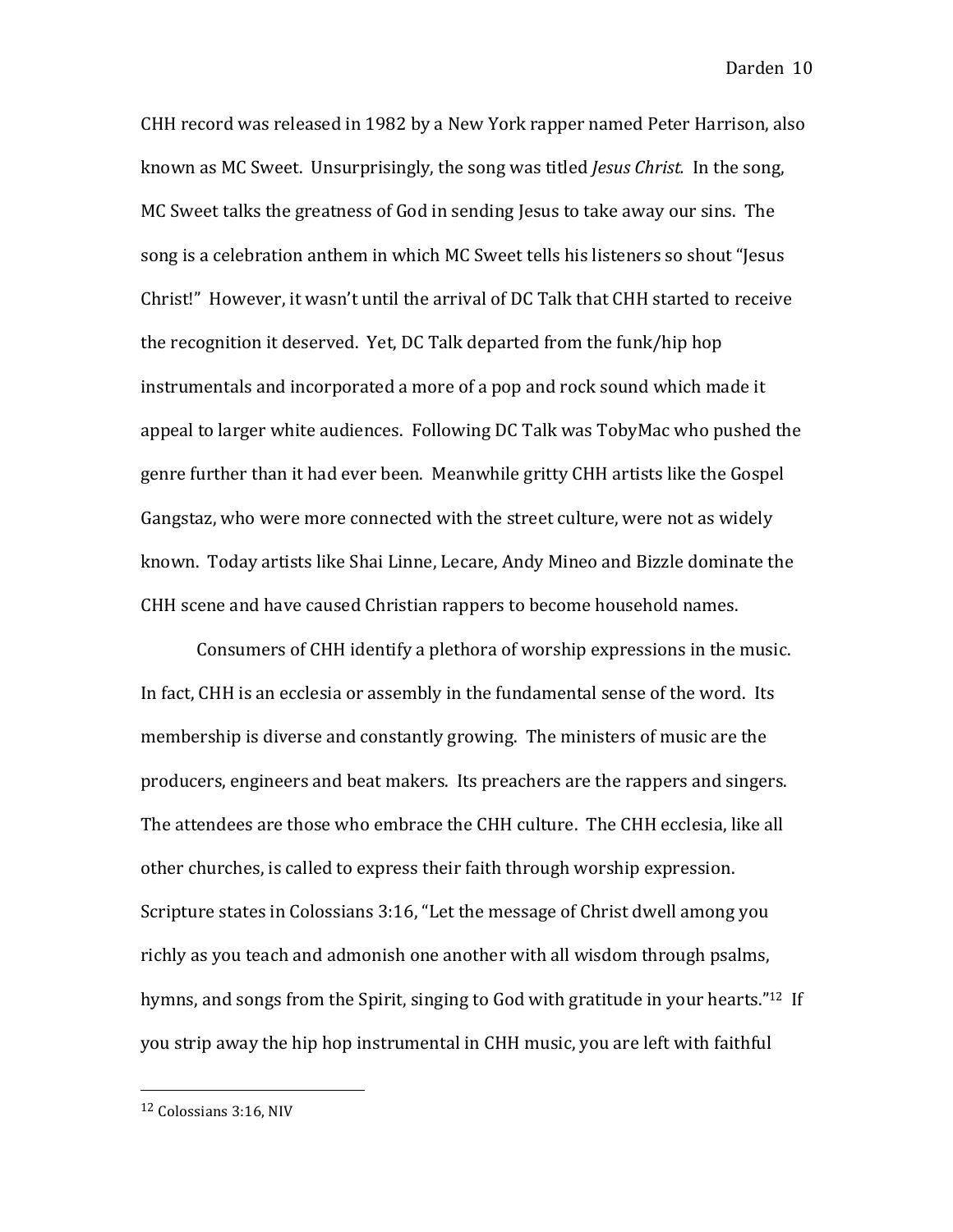expressions of prayer, meditation, testimony, confession, doxology, pain, hope, fear, love, joy, evangelism and even exegesis of the scripture. Today, CHH music function as psalms to our postmodern culture. Each CHH artist, offers a unique perspective as they navigate their walk of faith. In liturgical churches, ministers often share the prayers of faithful Christian men and women during their corporate worship expression. Similarly, traditional evangelical churches sing from hymnals that often share the spiritual exploits of the artist. For example, *Amazing Grace* by John Newton was a song written from the experience of sailing through a violent storm off the coast of Ireland. Most Christians know this song and sing it often as a part of their worship expression. Therefore, I believe wholeheartedly that CHH content is a valid worship expression and should be used in our corporate worship settings.

However, those in Christianity who disapprove of CHH suggest that artists take the secular and attempt to make it holy. An example of this dichotomy is the debate between Dr. Scott Aniol professor of church music and worship at Southwestern Baptist Theological Seminary and CHH recording artist Shai Linne. In the *Debating, Christian Rap* discourse Dr. Aniol states, "If our tone of voice expresses love, joy, peace, patience, kindness, goodness, faithfulness, gentleness, or selfcontrol, it is good; and if our tone of voice expresses impurity, sensuality, enmity, strife, or fits of anger, it is sinful."<sup>13</sup> Here, Dr. Aniol suggests the tone of hip hop does not come from the fruit of the Spirit, yet CHH artists are choosing to adopt this tone of expression. On the other hand, Shai Linne states, "But I would argue that how

<sup>&</sup>lt;sup>13</sup> Scott Aniol and Shai Linne, *Debating Christian Rap*. https://religiousaffections.org/newsreviews/pdf-of-entire-debate-with-shai-linne/(accessed August 6, 2020)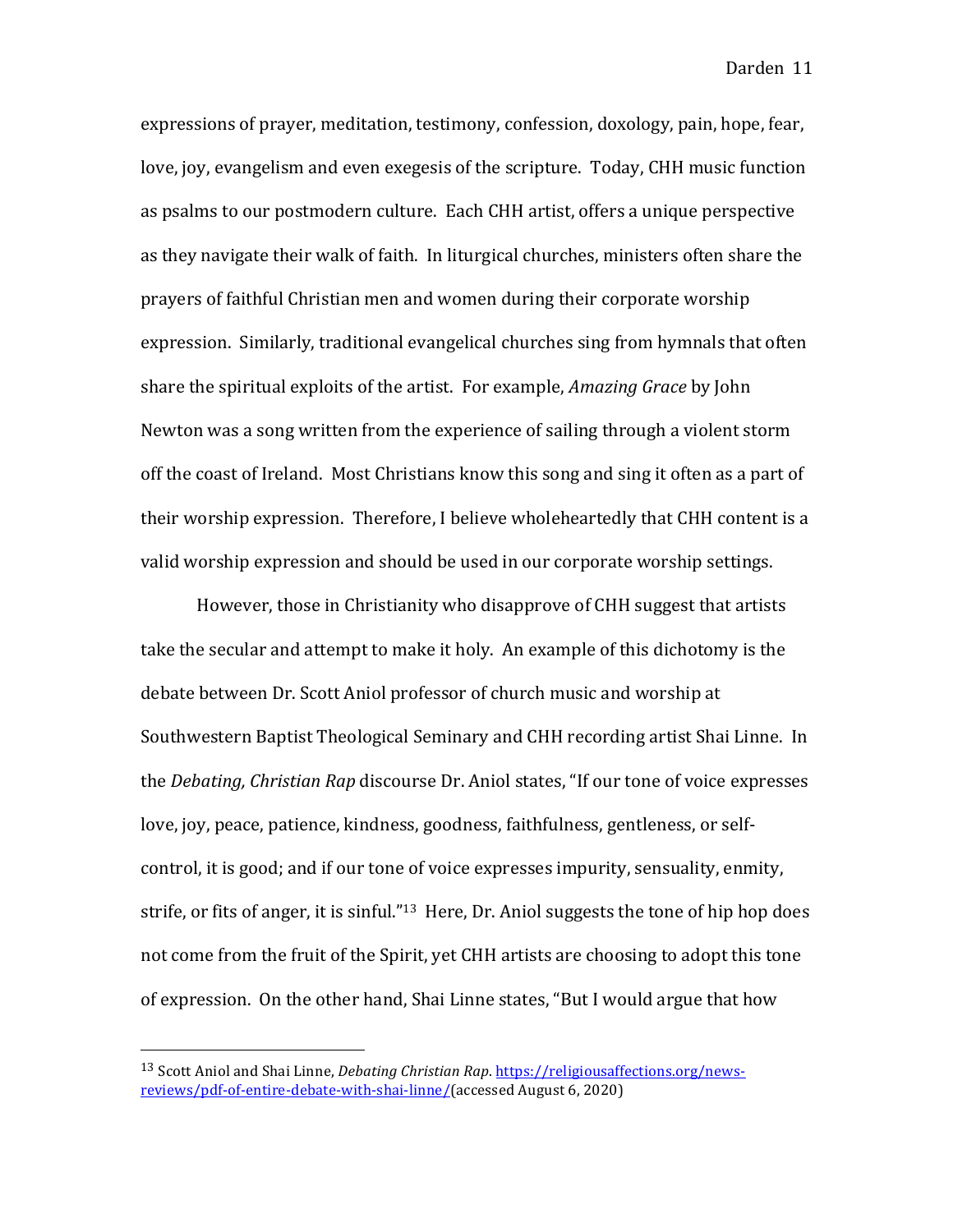people respond to music is culturally conditioned and not universal."<sup>14</sup> From these responses, we see a conversation that has taken place among Christians since the church was established.

Is it okay for the church to borrow elements from pop culture and express them in worship? To answer this question, I believe we must look at church history. Jesus, Peter, Paul and the early church fathers had to deal with culture's impact on the church. First, Jesus states in John  $15:19$  "If you belonged to the world, it would love you as its own. As it is, you do not belong to the world, but I have chosen you out of the world."<sup>15</sup> We must remember that Christians should not follow the world's standard of ethics. We are called to a higher standard; we are called to be a peculiar people. Secondly, the apostle Peter would say, crave the word like newborn infants crave milk and avoid all forms of malice. Our desire is conforming into the image of Christ through the study of the word. Yet, the apostle Paul says, "To the weak I became weak, to win the weak. I have become all things to all people so that by all possible means I might save some. I do all this for the sake of the gospel, that I may share in its blessings."<sup>16</sup> The church has a mission of sharing the Gospel of Christ with everyone we meet. We are called to become incarnational in the lives of people we are attempting to reach. We strive to call people out of darkness and bring them to the light.

As the Catholic church came to power, global evangelism became increasingly important. Therefore, the Catholic fathers viewed feast days as an

<sup>14</sup> Scott Aniol and Shai Linne, *Debating Christian Rap*.

 $15$  John  $15:19$ . NIV

<sup>&</sup>lt;sup>16</sup> 1 Corinthians 9:22, NIV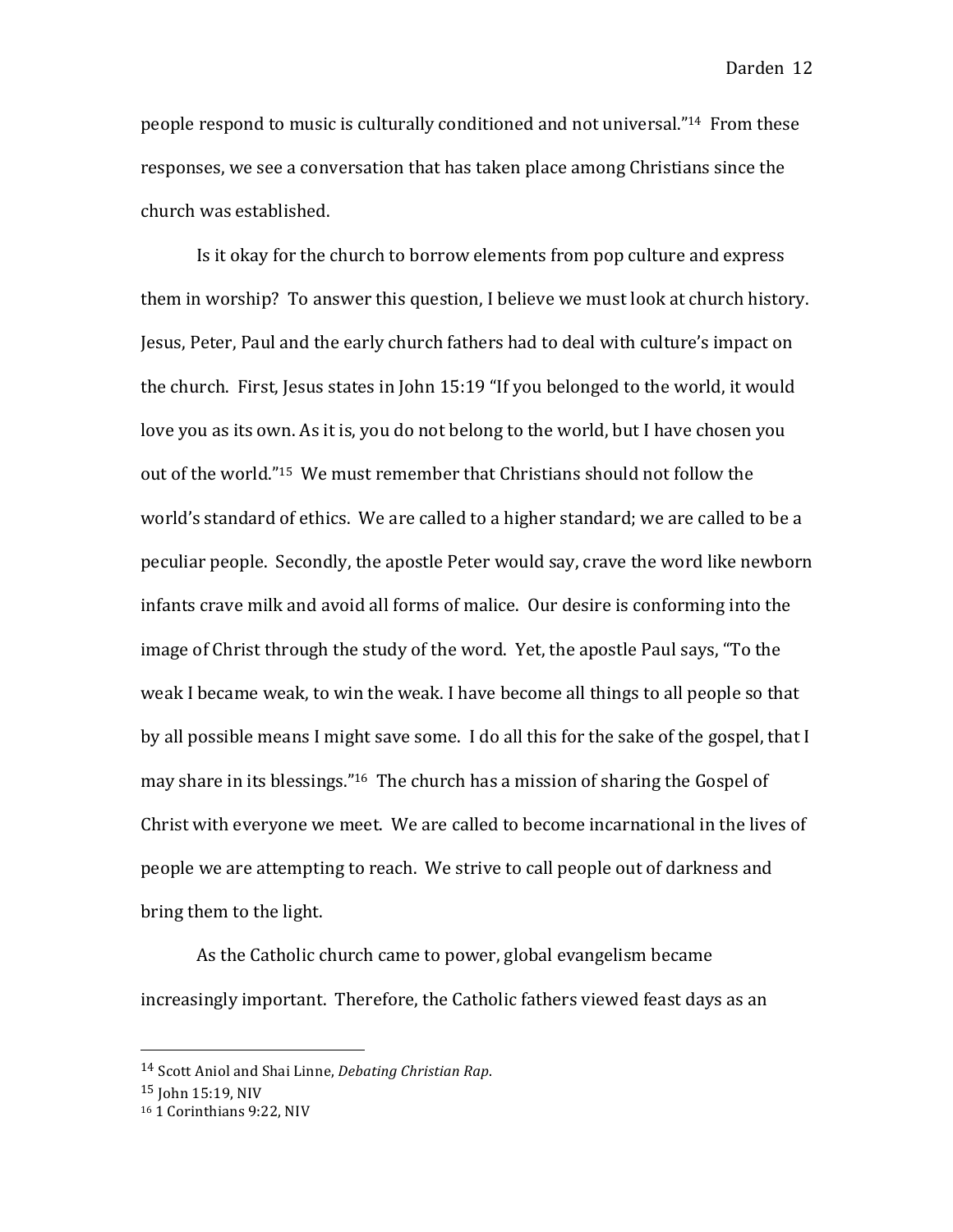opportunity to share an alternative message with the world; in addition to separating itself from Judaism. In 325 AD, the Council of Nicaea determined that Easter should fall on the Sunday following the first full moon after the spring equinox. In other words, the world was celebrating bunnies and baby chicks but the church would celebrate the resurrection of Christ. Today Christians give their children Easter baskets filled with candy and place their children on the lap of an Easter bunny at the mall. Most Christians are not bothered by this type of pagan cultural appropriation. However, when young Christians adopt expressions from hip hop culture, controversy ensues. We must remember that all culture was pop culture at some point in time. Jesus wore a robe and sandals to worship, we were suits and ties. Jesus read the scripture from a scroll, we use power point, phones and tablets. I do not believe cultural advancements are evil in and of themselves; it is how we use them that counts. What messages are we communicating through the mediums we use? In *Perspectives on Christian Worship*, edited by J. Matthew Pinson, Dan Kimball states, "Emerging worship is simply expressions of worship that are relating to how people in today's culture communicate, learn, and express their love to God."17

So, should the church incorporate elements of Christian hip hop into its corporate worship expression? I believe the answer to this question depends on several factors. How does the church view pop culture holistically? What are the demographics of the church? Is the church comfortable with change? What is the

<sup>&</sup>lt;sup>17</sup> Matthew J. Pinson, *Perspective on Christian Worship.* (Nashville, TN: B&H Publishing Group, 2009), 295.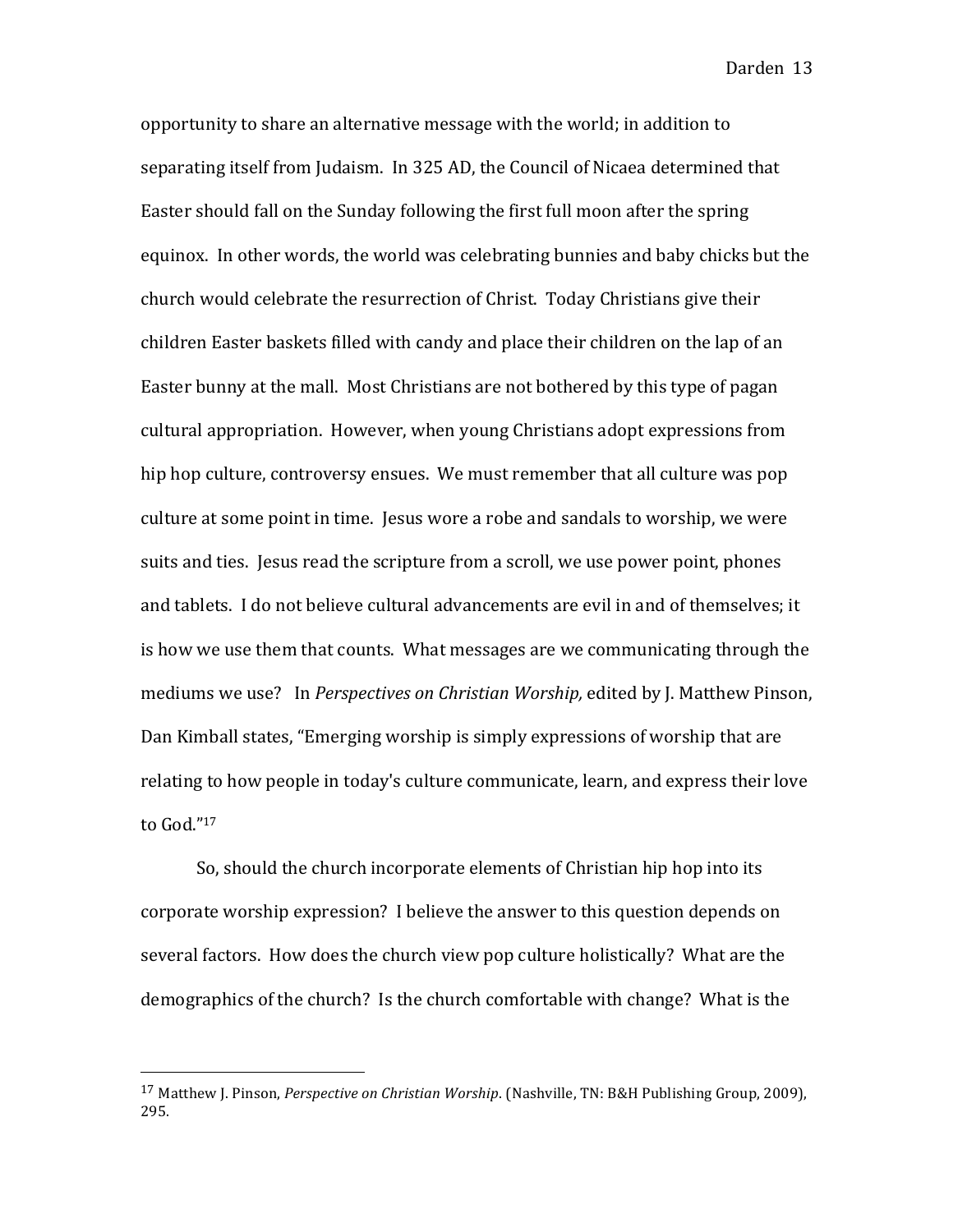church's desired end state? There is no one size fits all approach for corporate worship expression. In fact, the beauty of the church is its diversity of culture unified in submission to Christ. Therefore, all cultures should be respected and honored in our local congregations. Leanne Van Dyk in her book titled *A More Profound Alleluia: Theology and Worship in Harmony states,* "These themes come together in the straightforward Pauline assertion that through Christ we both Jew and Gentile have access to the Father by one Spirit."<sup>18</sup>

Many churches strive to avoid anything related to pop culture in their worship expression. These are typically liturgical and fundamental churches that create their own liturgies or adhere to traditional evangelical expressions. I believe trying to incorporate elements of CHH in these congregations would not be fruitful. Any change to corporate worship within these congregations, tend to cause dissention. Additionally, largely homogeneous congregations often cater to the majority. If members do not care for CHH, then any attempt to incorporate it would be futile. Therefore, the best practice for these churches, is educating its members on the culture. Many believers are not aware of the CHH subculture; which aspires to make disciples and elevate the name of Jesus. Fortunately, there are a host of parachurch organizations and nonprofits that churches can support. Although incorporating CHH in worship would be ill advised for these churches; offering prayers and providing financial support are ways in contributing to the CHH culture. Our CHH artists and leaders are global missionaries that lack support. Walter

<sup>&</sup>lt;sup>18</sup> Leanne Van Dyk, *A More Profound Alleluia: Theology and Worship in Harmony.* (Grand Rapids: Eerdmans, 2004), 4.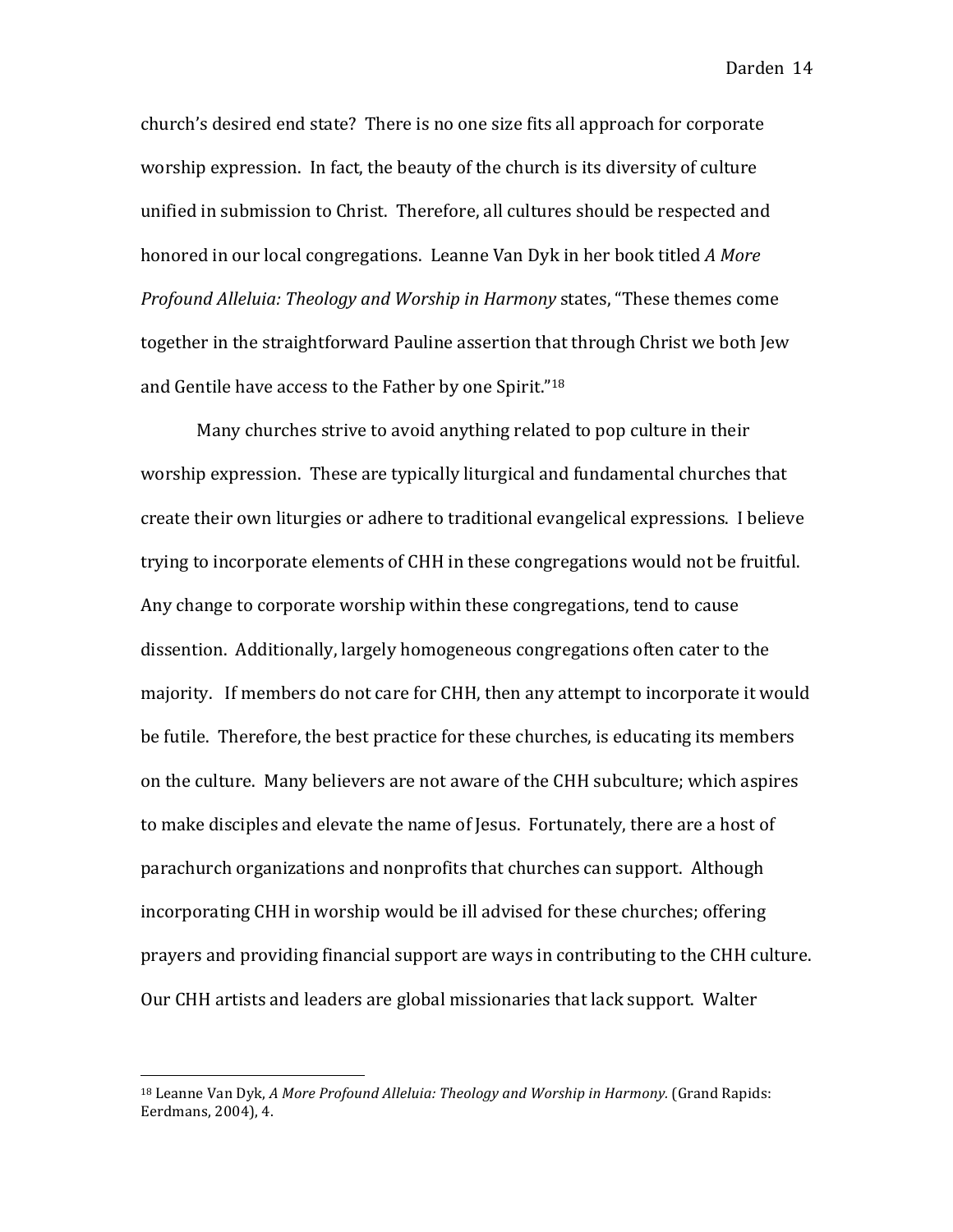Hidalgo book titled, *The Rising Ministry and Spirituality of Hip Hop* states, "I have concluded that it's those churches, which are overwhelmingly Pentecostal and nondenominational, that are at the forefront of utilizing Hip-hop culture to draw youth and young adults living in the margins into a relationship with  $God."19$ 

Demographics are important when considering the suitability of incorporating CHH into a church's worship expression. Assuming the congregation sees value in pop culture, CHH can be a useful tool for connecting with members and even the local community. Congregations with a of mix of cultural identities must ensure each culture is respected and honored. The local community should feel welcomed to attend corporate worship services. This atmosphere is created by ensuring everyone has a voice. Yet, due to the abundance of differing genres, it would be advisable to avoid using CHH instrumentals during corporate worship. Some churches would welcome it, while others would disapprove of its use. However, the lyrics contained in most CHH music can be used in public prayers and in sermons and congregational readings. Many CHH artists create amazing spiritual reflections that can be used as icebreakers for small groups and even larger bible studies. The rhythmic style of the music lends itself well to sound bites for presentations, provides an avenue for scripture memorization, and sermon illustrations. In fact, alliteration is used in most three point practical sermons at churches across all America. It is high time for the church to view CHH in a more positive light and realize that preachers have been rapping from the pulpit for years.

<sup>&</sup>lt;sup>19</sup> Walter Hidalgo, *Beyond the Four Wall: The Rising Ministry and Spirituality of Hip Hop.* (Bloomington: AuthorHouse, 2011), 361.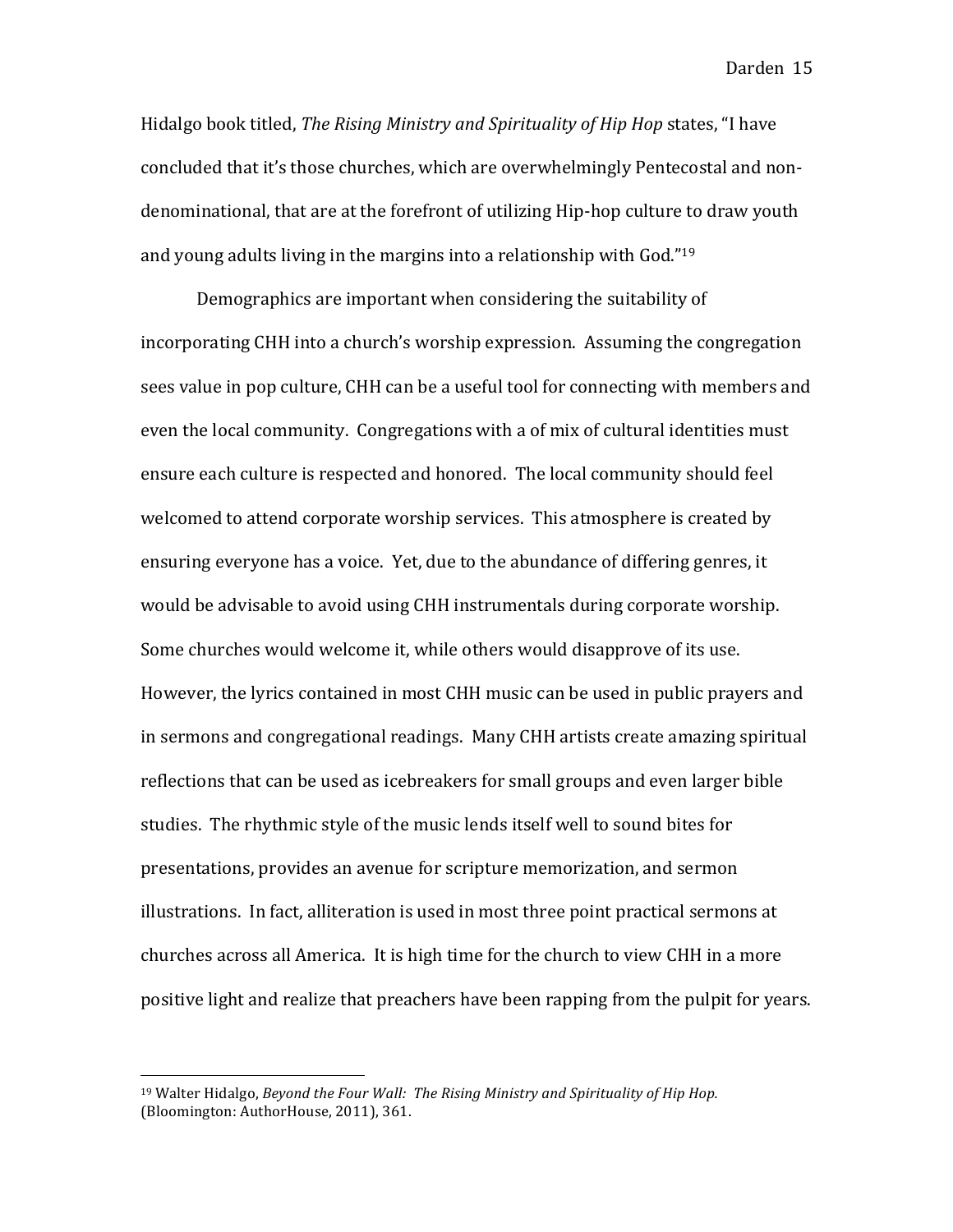In summary, the purpose of this research paper was to ascertain if the church should use Christian hip hop as a form of worship expression. The simple answer to this question is yes. I would also suggest the church has used elements of CHH for years without realizing it. Our poor theology of worship and how it is should be expressed must be revamped. Many believers have not taken the time to study hip hop culture and its significance to Christianity. The outcome is a negative view of the entire hip hop culture, even toward brothers and sisters in Christ who labor to advance the message of the cross. If we fail to see positive elements within pop culture, we willfully isolate ourselves from sharing the Gospel with the most vulnerable. Therefore, I conclude that the church must be proactive and not reactive in its use of CHH as a form of worship expression. Hip hop has spread throughout the world and we are in danger of failing to "making the most of every opportunity, because the days are evil."<sup>20</sup> as the apostle Paul states in Ephesians 5:16. The Lord created diversity to be enjoyed and celebrated. Food, sports, language, dress and music communicate to the world who we are as people. If the church silences a culture, they have squandered an opportunity to witness.

 $20$  Ephesians 5:16, NIV